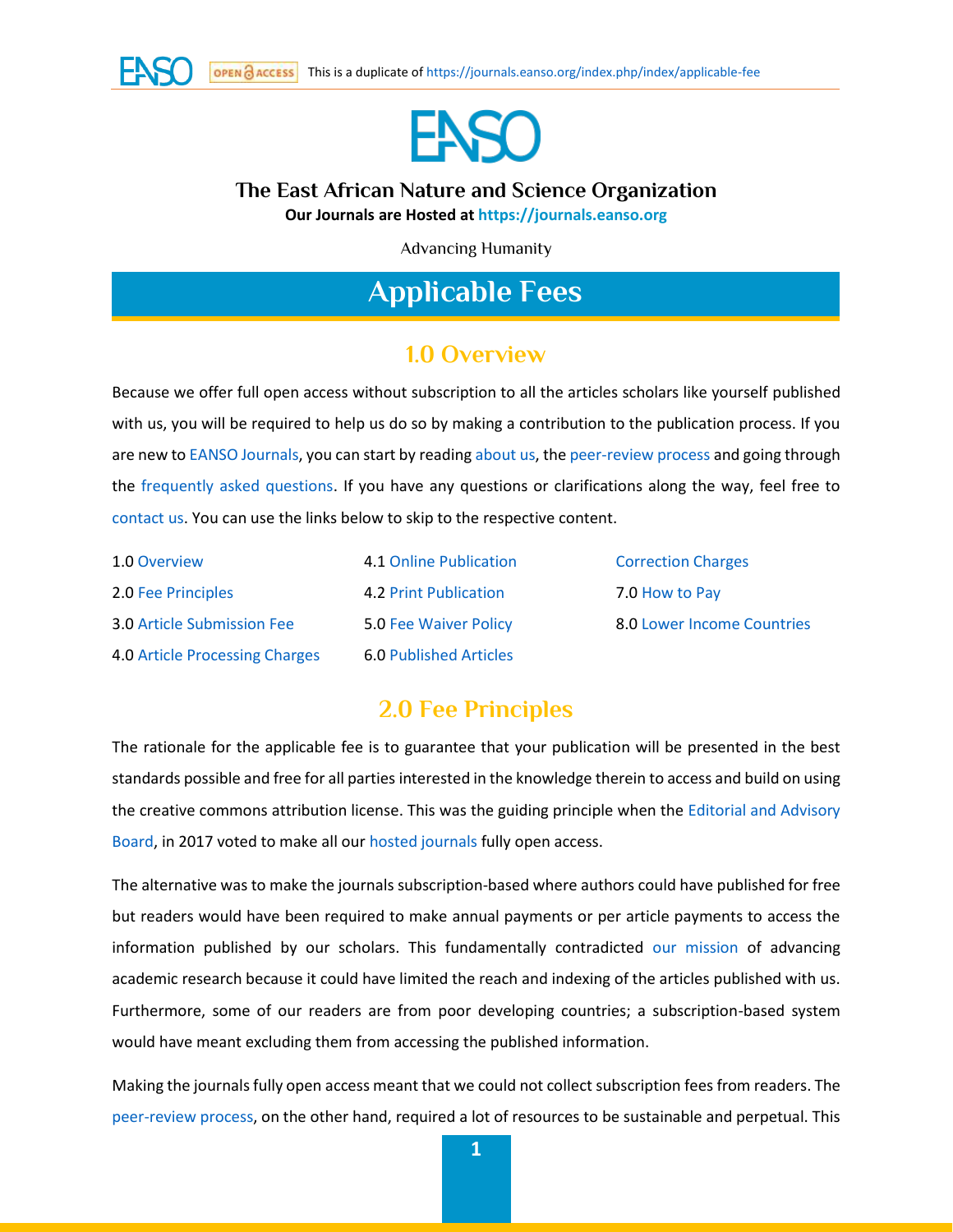is why the [Editorial and Advisory Board](https://journals.eanso.org/index.php/index/editorial-board) decided that it was more scholarly and sustainable for the costs incurred during the [publication process](https://journals.eanso.org/index.php/index/peer-review-process) to be recovered by charging articles processing fees payable by the respective authors. The publication fee was meant to achieve the following:

- Support [our organization's mission](https://journals.eanso.org/index.php/index/about-journals) of advancing academic research in Africa and the rest of the world.
- Enable us subject articles to a thorough, expert and quality [peer-review process.](https://journals.eanso.org/index.php/index/peer-review-process)
- Encourage open sharing of knowledge by scholars and open access to knowledge by readers.
- Generate extensive indexing for published articles to make them available and usable globally.
- Assign article-level Digital Object Identifiers (DOI) to publications for consistent linking and availability.
- Ensure that [our journals](https://journals.eanso.org/) remain autonomous for longevity and perpetual existence.
- Cover the cost of printing [hard copies](https://journals.eanso.org/index.php/index/admin/settings#h124sk6r0xercu343kamvhw311yrt4ss) and mailing them to authors.

## **3.0 Article submission fee**

We do not charge our scholars any fee for submitting their articles. Scholars are only expected to pay the publication fee after their articles have been reviewed, revised if applicable and officially accepted for publication. If the articles are rejected, there will be no costs incurred on the part of the scholars.

## **4.0 Articles Processing Charges**

#### **4.1 Online Publication**

All accepted articles are published subject to our Article Processing Charges(APC). The charges differ from one journal to another depending on the geographical scope of the journals. The primary currency for the processing fee is United States Dollars. The processing fee ranges from 55 US Dollars to 190 US Dollars for online publication as shown in the table below:

| <b>Journals</b>        | <b>Low Income Countries</b> | <b>Rest of the World</b> |
|------------------------|-----------------------------|--------------------------|
| East African Journals  | 55 US Dollars               | 100 US Dollars           |
| African Journals       | 75 US Dollars               | 138 US Dollars           |
| International Journals | 100 US Dollars              | 190 US Dollars           |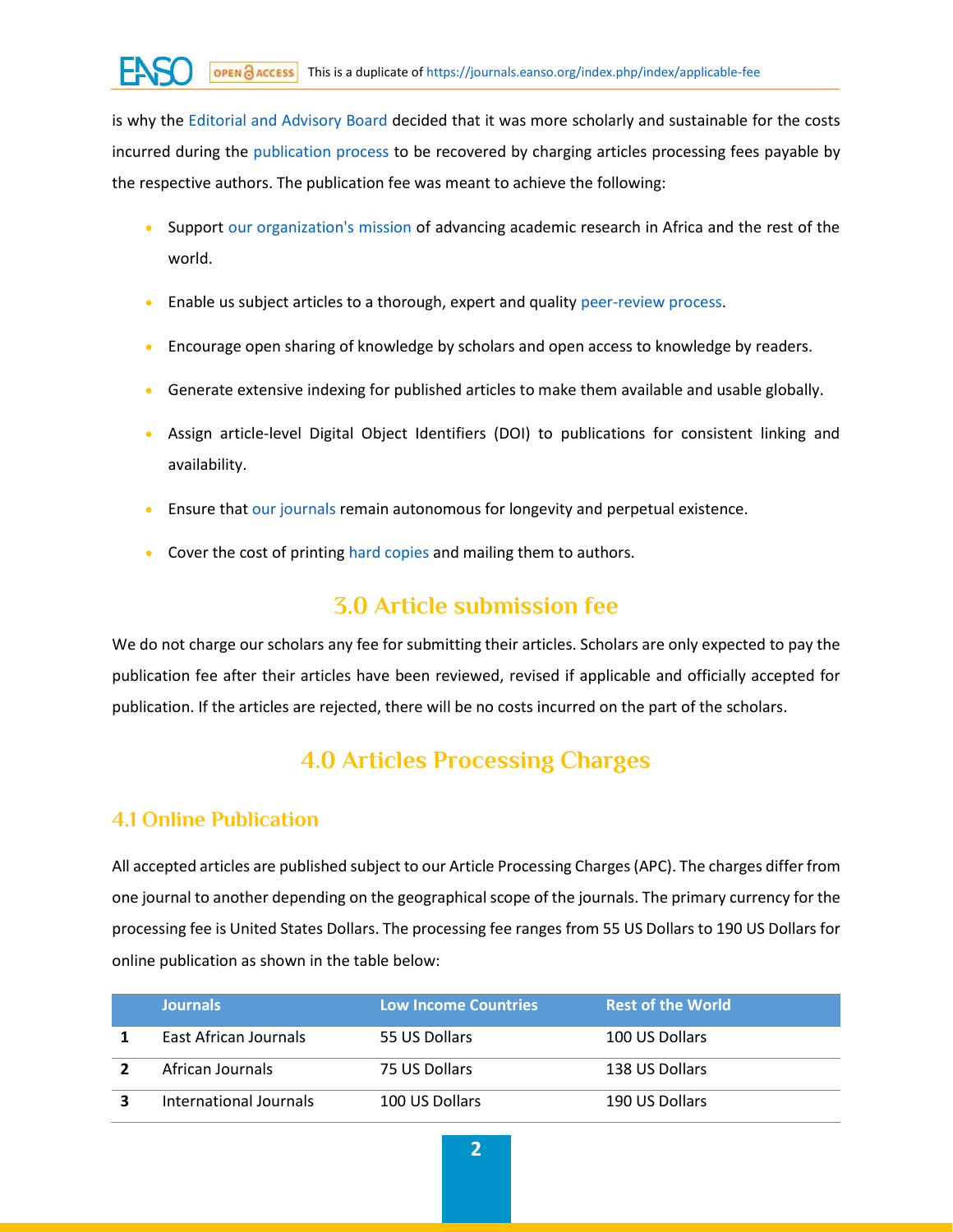#### **4.2 Print Publication**

Scholars interested in receiving the printed issue containing their articles are expected to pay an additional fee of 60 US Dollars. Even though all published articles appear in both the online and print versions of issues, printed issues usually take longer to come out. This is because all our print versions are produced quarterly. Scholars should, therefore, be patient until the next scheduled print is out before they can receive the hard copies of their online publications. For this reason, we usually advise scholars to first pay the online publication fees first to have their article published and pay the additional fees later when they are notified that the hard copies have been printed. We send two hard copies per publication and expect that scholars submit one of the copies to their affiliated institutions' libraries.

## **5.0 Fee Waiver Policy**

As can be deduced from the table above, we have an automatic 45% fee waiver policy in favour of scholars from African countries and developing countries around the world. The 45% automatic waiver is covered by the Knowledge is Fun Initiative (KiFI) and is meant to promote quality, peer-reviewed scholarly publishing in developing nations. We also sometimes offer 100% fee waiver to scholars from developing countries depending on the prevailing circumstances.

#### **6.0 Published articles correction charges**

We do not charge authors a fee for corrections on articles that have already been published in any of our [journals.](https://journals.eanso.org/) The reason for this is that we expect all the articles published with us to be both scholarly and accurate. Any effort to improve this is highly welcomed and should not be billed. In fact, readers are also allowed and encouraged to point out corrections on published articles in an effort to improve the quality of the articles.

## **7.0 How to pay**

Payment of the applicable [articles processing charges](https://journals.eanso.org/index.php/index/applicable-fee#h83sk6r0w1jc795nyssjzdfz1yzxmtj) can be done through PayPal, M-Pesa, EazzyPay and direct bank deposit. The specific details for the payment process are however made available only after the articles have been accepted for publication. This ensures that scholars do not make anticipatory payments before their articles are accepted for publication. If your submission has been accepted and you do not know how to make your payment, please [contact us](https://journals.eanso.org/index.php/index/contact-us) for assistance.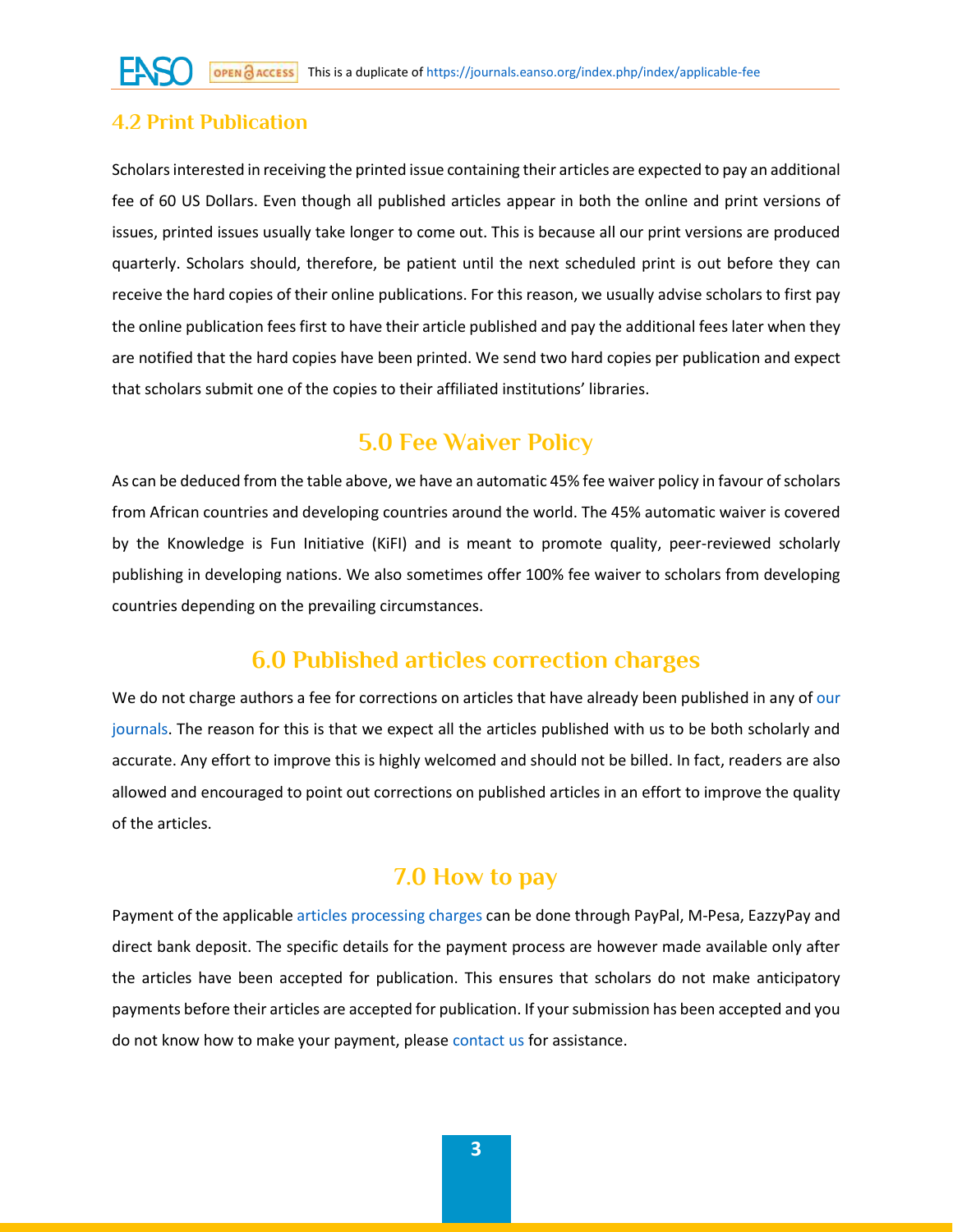

## **8.0 Lower Income Countries**

For the purposes of clarity as to countries we consider as lower income, please see the table below. We adopted the United Nations' per capita classification of 2012. You can find this classification in the World Economic Situation and Prospects of 2014.

|                | <b>Region</b> | Lower middle income                 | <b>Low-income</b>                             |
|----------------|---------------|-------------------------------------|-----------------------------------------------|
| 1              | Africa        | Cameroon, Cape Verde, Congo,        | Benin, Burkina Faso, Burundi, Central African |
|                |               | Côte d'Ivoire, Djibouti, Egypt,     | Republic, Chad, Comoros, Democratic           |
|                |               | Ghana, Lesotho, Mauritania,         | Republic of the Congo, Eritrea, Ethiopia, The |
|                |               | Morocco, Nigeria, São Tomé and      | Gambia, Guinea, Guinea-Bissau, Kenya,         |
|                |               | Principe, Senegal, Sudan, Ukraine   | Liberia, Madagascar, Malawi, Mali,            |
|                |               | and Zambia.                         | Mozambique, Niger, Rwanda, Sierra Leone,      |
|                |               |                                     | Somalia, Tanzania, Togo, Uganda and           |
|                |               |                                     | Zimbabwe.                                     |
| $\overline{2}$ | America       | Bolivia, El Salvador, Guatemala,    | Haiti.                                        |
|                |               | Guyana, Honduras, Nicaragua and     |                                               |
|                |               | Paraguay.                           |                                               |
| 3              | Asia,         | Armenia, Georgia, India,            | Bangladesh, Kyrgyz Republic, Myanmar,         |
|                | Europe &      | Indonesia, Moldova, Papua New       | Nepal and Tajikistan.                         |
|                | Oceania       | Guinea, Pakistan, Sri Lanka, Syrian |                                               |
|                |               | Arab Republic, Uzbekistan,          |                                               |
|                |               | Vietnam and Yemen.                  |                                               |